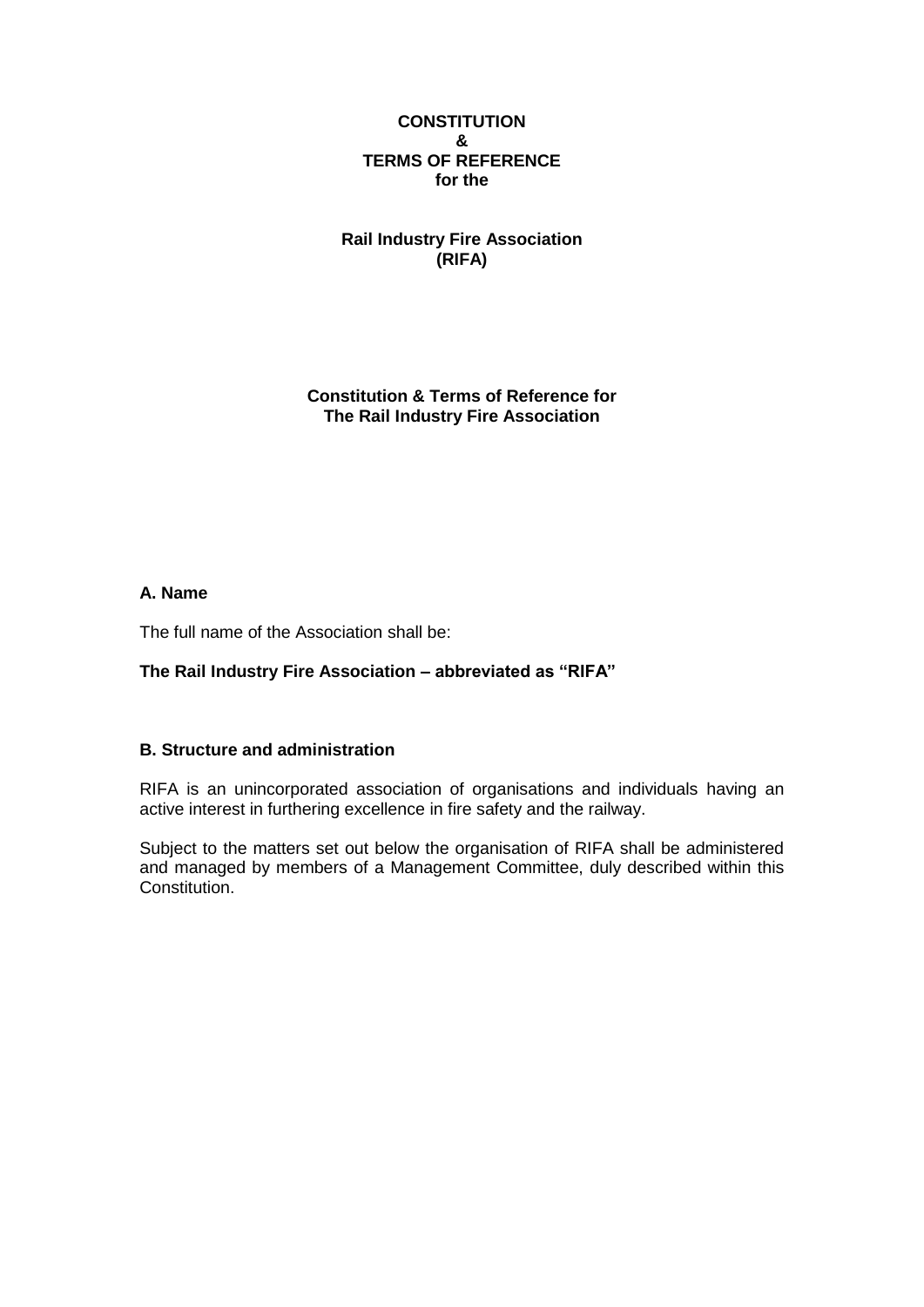## **C. Aims, objectives and beneficiaries**

#### **Main aims**

RIFA shall have the following main aims;

To promote quality fire safety standards and procedures within the Rail Industry.

To provide a forum for discussions in order to achieve co-ordination and a focal point on all aspects of fire safety and fire loss control for the benefits of Members.

To actively influence and to liaise with Regulators, Legislators, Enforcers, Manufacturers, and Suppliers, regarding the Fire Safety views of the Railway Industry.

To encourage the dissemination of information relevant to standards, products, technical data and all such information necessary for members to achieve and maintain effective Fire Safety.

To uphold and enhance the professionalism in the application of Fire Safety in the Rail Industry and enhance the reputation of RIFA Members.

## **Key objectives**

In order to achieve these aims, RIFA shall have the following key objectives for action:

1. To maintain a fully representative membership, or other consultative processes, to ensure the needs of all sections of the membership are heard and taken into consideration;

2. To define RIFA's priorities arising from the business plan developed by the Chairman on behalf of its members;

3. To seek and work with partners to ensure the delivery of those projects contained in the action plan;

4. To seek to influence decision making in, and concerning, matters of railway fire safety, in line within the agreed business plan;

5. To undertake further research as necessary to secure additional evidence of needs and proposed actions;

6. To seek, through a variety of means, to engage the whole rail fire safety community and keep them informed of the work of RIFA;

7. To identify and apply for sources of funding and other resources for RIFA, its projects and initiatives, including, but not limited to, grant funds, business support, sponsorship and support in kind;

8. To seek to ensure that RIFA's concerns are reflected where applicable in national and international approaches to fire safety on railways and in the other development plans of major public agencies;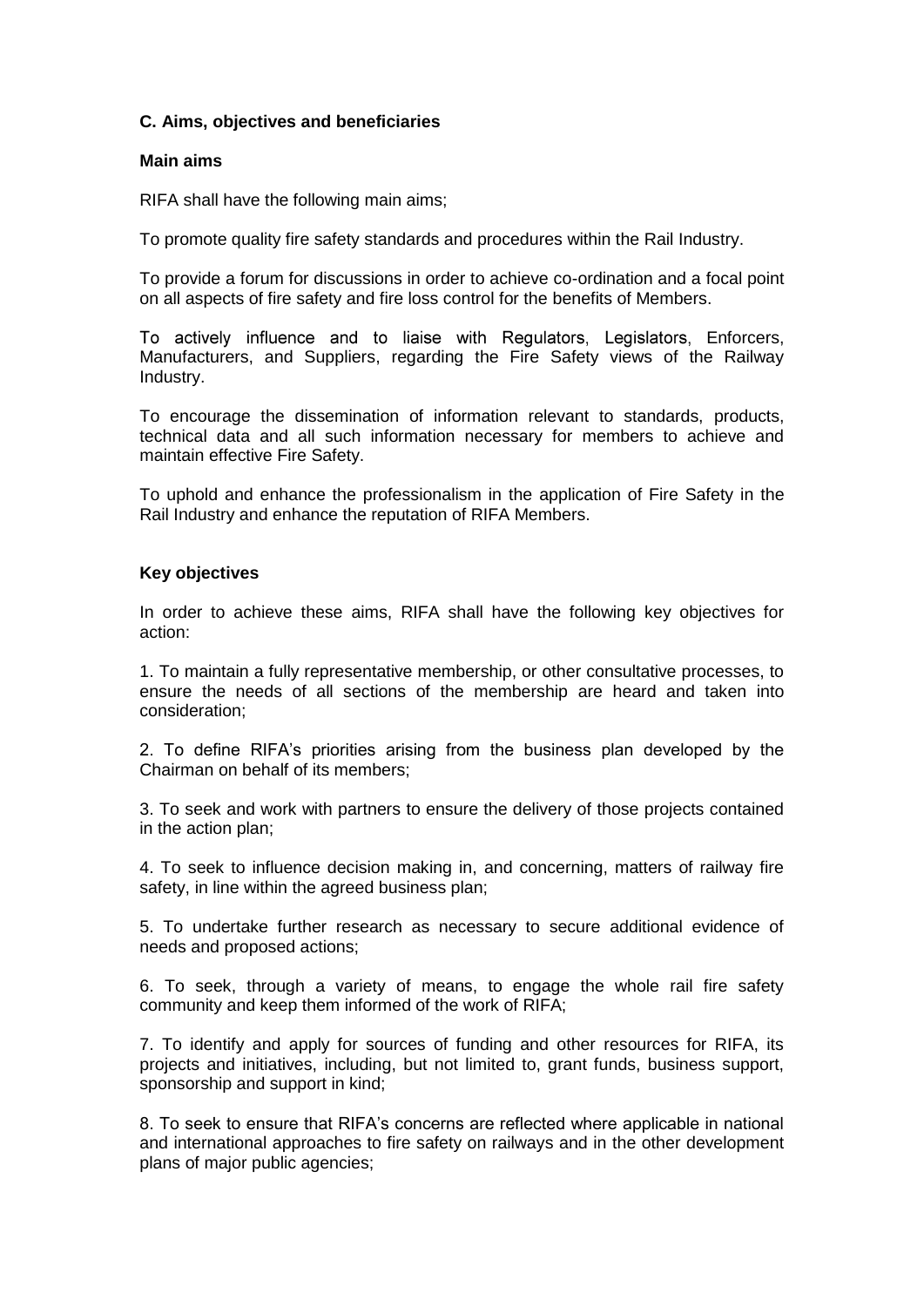9. To work jointly with other rail and transport fire safety partnerships on issues and projects of shared concern by sharing expertise and experience;

#### **D. Powers / Authority**

In furtherance of its aims and objectives RIFA shall have the power/authority to:

1. Receive funds and undertake financial transactions necessary to conduct its business.

2. Seek funding and support in kind to assist in the running of RIFA and for the delivery of agreed projects.

3. Take appropriate action to influence local regional and international decisionmaking as it affects the achievement of the main aims of RIFA;

4. Establish, where appropriate, organisations or other bodies to run local services arising from the work of RIFA;

5. Do all such other lawful things as are necessary for the achievement of the aims and objectives of RIFA;

In exercising these powers, RIFA, as an unincorporated association will take account of the risks involved in not being incorporated and will make appropriate arrangements to protect individual members of RIFA.

#### **E. Membership**

Membership of the Association is available to all Railway Industry companies and their staff involved in Fire Safety;

Any body corporate or unincorporated association which is interested in and committed to furthering the work of RIFA and is prepared to sign up to the aims and objectives of RIFA and its Constitution.

Individuals, of 18 years and over who have an interest in the issues and concerns of RIFA and who are prepared to sign up to the aims and objectives of RIFA and its Constitution:

Membership of the Association will run for one year from 1st April until 31st March inclusive upon payment of the annual subscription.

The AGM may consider awarding Honorary Life Membership to individuals following retirement of the same from the industry.

Each qualifying member shall have one vote and be entitled to vote at the Annual General Meeting and other meetings of the RIFA membership.

Where members are separately constituted organisations, businesses or associations they may nominate a named individual to represent them and vote at meetings of RIFA. They must also nominate an alternative individual to replace the appointed individual should they be unable to attend meetings or cease to be part of the organisation.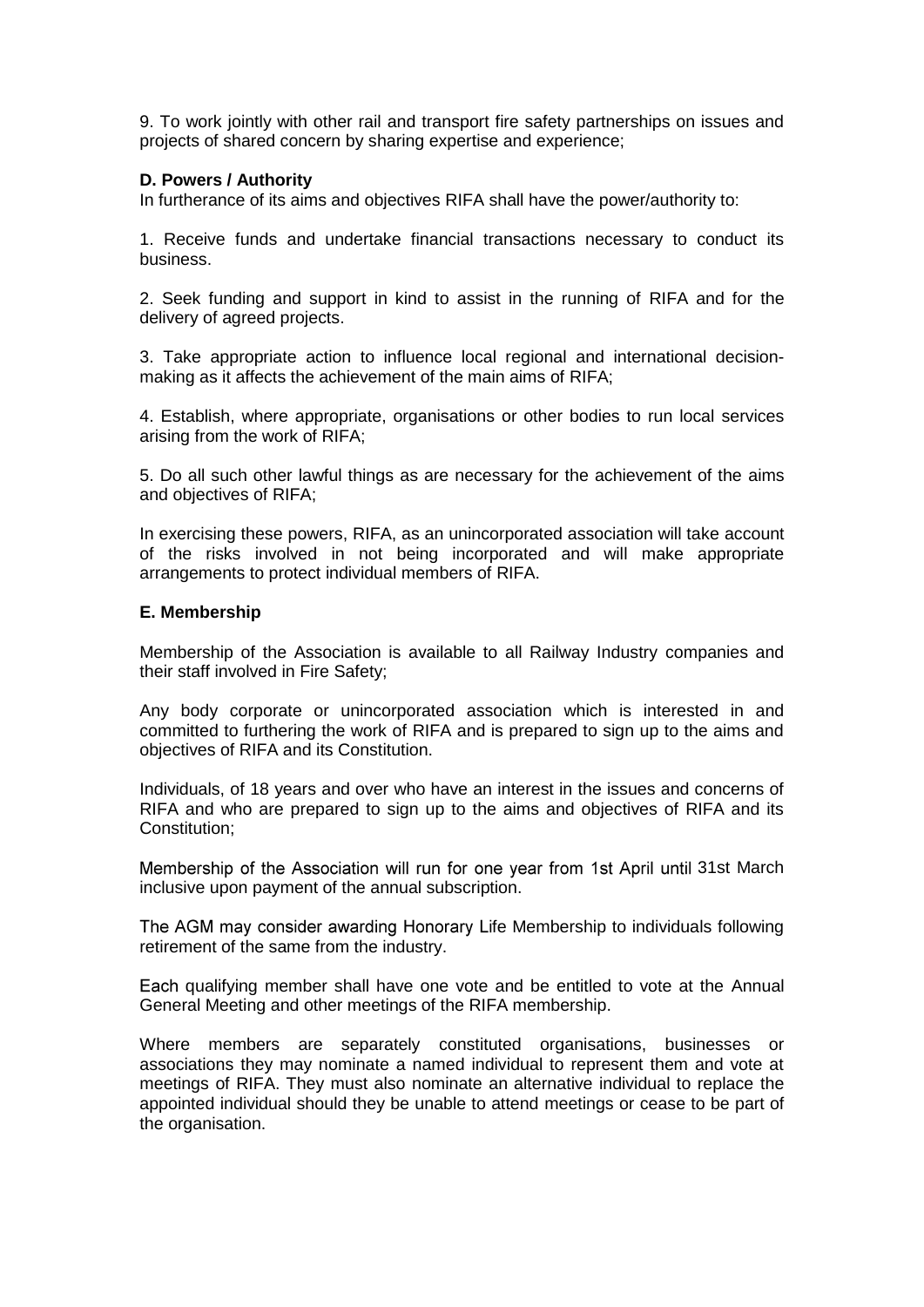## **Membership and subscriptions**

The Management Committee may impose such membership fees as are considered necessary to meet the costs of running the Association.

In return for membership, members are offered:

- 1. Votes at the AGM and other meetings of the Management Committee and/or Membership;
- 2. Access to a network of member Fire Engineering practitioners;
- 3. Regular copies of the RIFA newsletter and updates, in hard copy or via electronic means;
- 4. Involvement in individual projects;
- 5. A minimum of one annual topical seminar (which may require payment of an attendance fee to offset cost or disbursements);
- 6. A members' section of the RIFA website where "member only" documents will be available.

## **F. Annual General Meeting and other general meetings of RIFA**

There shall be an Annual General Meeting held in the month of June in each year. The first Annual General Meeting should be held no more than 12 months after the formation of the Association and there should be no more than 15 months between Annual General Meetings.

The business of the Annual General Meeting shall include the following matters to be discussed and decided on:

Receiving the Annual Report and the accounts for the preceding year from the Management Committee;

Appointing the auditor(s);

Electing/re-electing honorary officers and management committee members;

Determining the membership subscription, if any;

Evaluating the work of RIFA:

Reviewing and agreeing any proposed constitution changes.

The Annual General Meeting shall be open to all members of RIFA and the general public.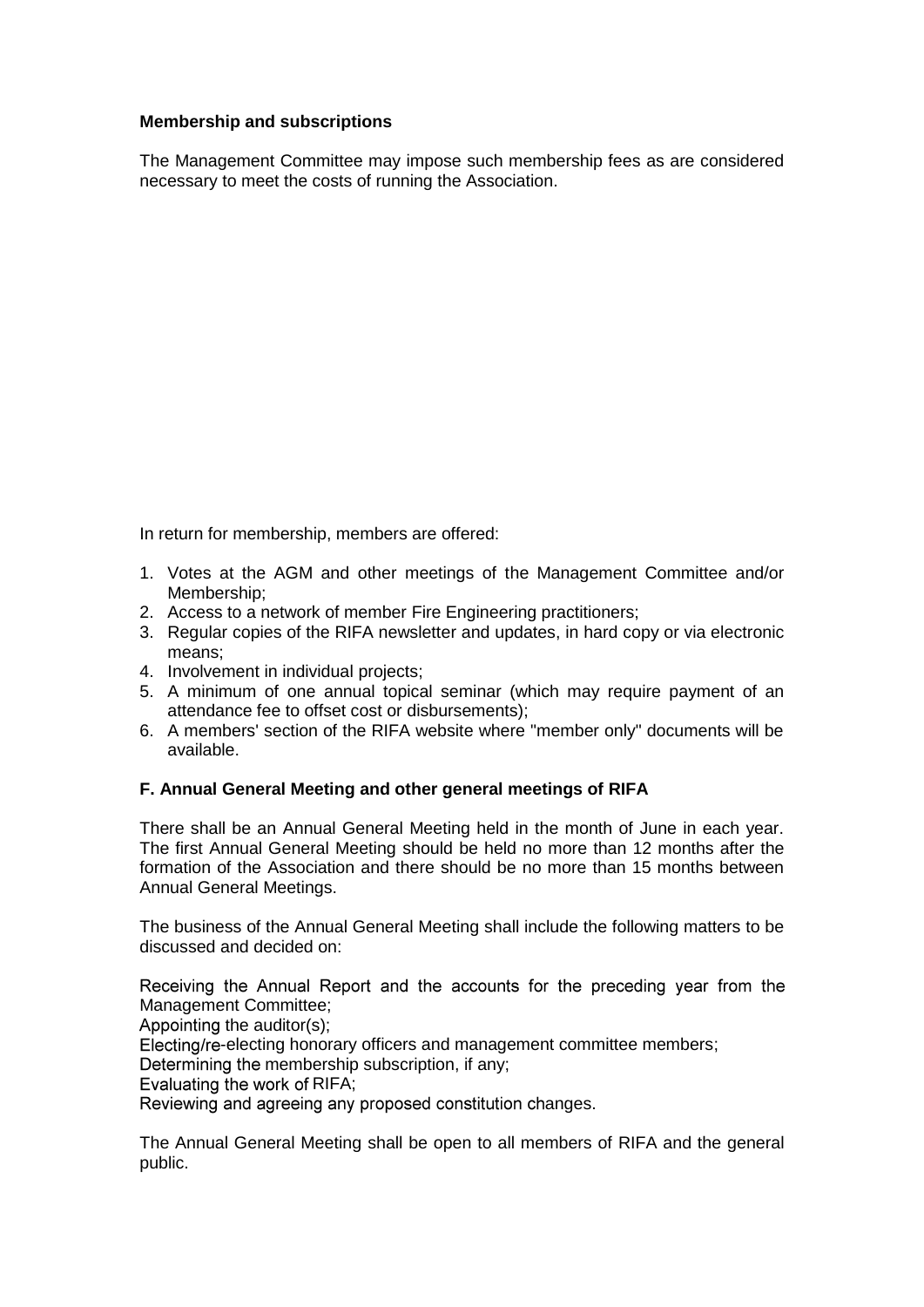Notice of 21 days shall be given of any general meetings, being sent directly to RIFA members and advertised in Fire Times, via Train Operating Company Notice Boards and any other local, national or international press publication agreed by the Management Committee.

#### **Elected Officers**

At the Annual General Meeting of RIFA, the members shall elect from amongst themselves a Chairman, Vice-Chairman, Secretary and a Treasurer who shall hold office from the conclusion of that meeting.

These offices are held for two years. Individuals may stand for re-election each year.

## **Quorum**

The quorum for the Annual General Meeting shall be at least ten members. If no quorum is present a special general meeting will be called.

## **Special general meetings**

The Management Committee may call a special meeting of the membership at any time. If at least ten general members request such a meeting in writing stating the business to be considered the secretary shall call a meeting. At least 21 days notice must be given and the notice must state the business to be discussed.

## **G. The RIFA Management Committee**

A Management Committee shall be elected from amongst the membership to ensure that the work of RIFA is appropriately managed and targets are achieved. The RIFA Management Committee membership shall consist of not less than 6 members nor more than 15 members being:

The Elected Officers: 4

Individual members elected at the annual general meeting who shall hold office from the conclusion of that meeting;

In addition, the Elected Officers may co-opt representation of significant local, national or international interests when this is relevant to the particular work of the management committee. These representatives shall have no voting rights.

The Management Committee shall review the work of RIFA to ensure it delivers appropriate results, maintains its credibility and is restructured when appropriate.

#### **Retirement**

All the members of the Management Committee shall retire from office at the Annual General Meeting, following the one at which they came into office but they may be reelected or re-appointed.

#### **Vacancies**

Should vacancies arise on the management committee during the course of the year the Management Committee shall appoint a member of RIFA in order to fill that vacancy. Individuals appointed in this way shall be members of the committee until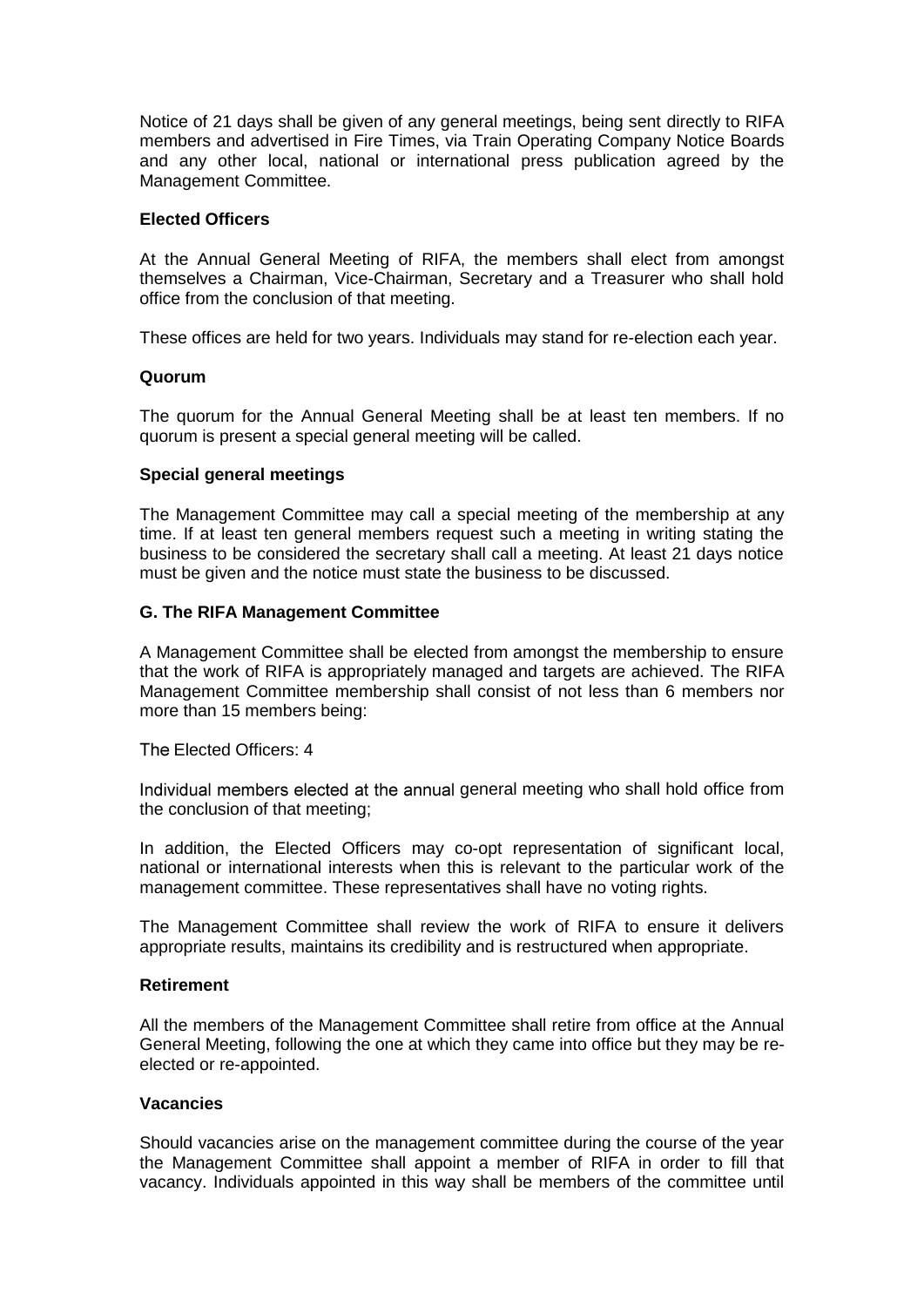the next annual general meeting and can stand for re-election at that time if they wish.

#### **Meetings of the Management Committee**

The Management Committee shall meet from time to time as dictated by the business to be conducted. Not less than seven days written notice of ordinary meetings shall be given to each member.

Special meetings may be called by the Chair, or by the Secretary on receiving a written request from any three members. Not less than seven days written notice of a special meeting shall be given to each member of the Management Committee.

#### **Attendance and records**

The secretary shall keep a formal record of attendance at the Management Committee meetings. The minutes and action points from each meeting shall be circulated to all members of the management committee and be made available to the broader RIFA membership if requested. All minutes and agenda will be posted on the RIFA website.

A member of the Management Committee shall cease to hold office if he or she:

is absent without permission of the Management Committee for all their meetings within a six-month period;

is disqualified from acting as a member of the Management Committee by virtue of any relevant law, or becomes incapable by reason of mental disorder, illness or injury from managing their own affairs.

If the Chair is absent from any meeting, the members present shall choose one of their number to preside at the meeting before any business is transacted.

#### **Quorum**

The quorum for all Management Committee meetings shall be one third of the membership of the committee plus the Secretary.

#### **Co-options**

The committee may co-opt individuals who have specific expertise, knowledge or experience. These individuals will be advisory members only and may not number more than one third of the committee in total. Co-opted persons will not have voting rights.

#### **Specialist advisors**

The committee may seek specialist advice from time to time and may co-opt specialist advisors to the committee for a limited time or for a specific project.

#### **Voting rights**

Each full member of the Management Committee shall have one vote. All decisions shall be through a majority voting system. Where votes cast in any matter are equal then the Chairman shall have a casting vote in addition to a vote as a member.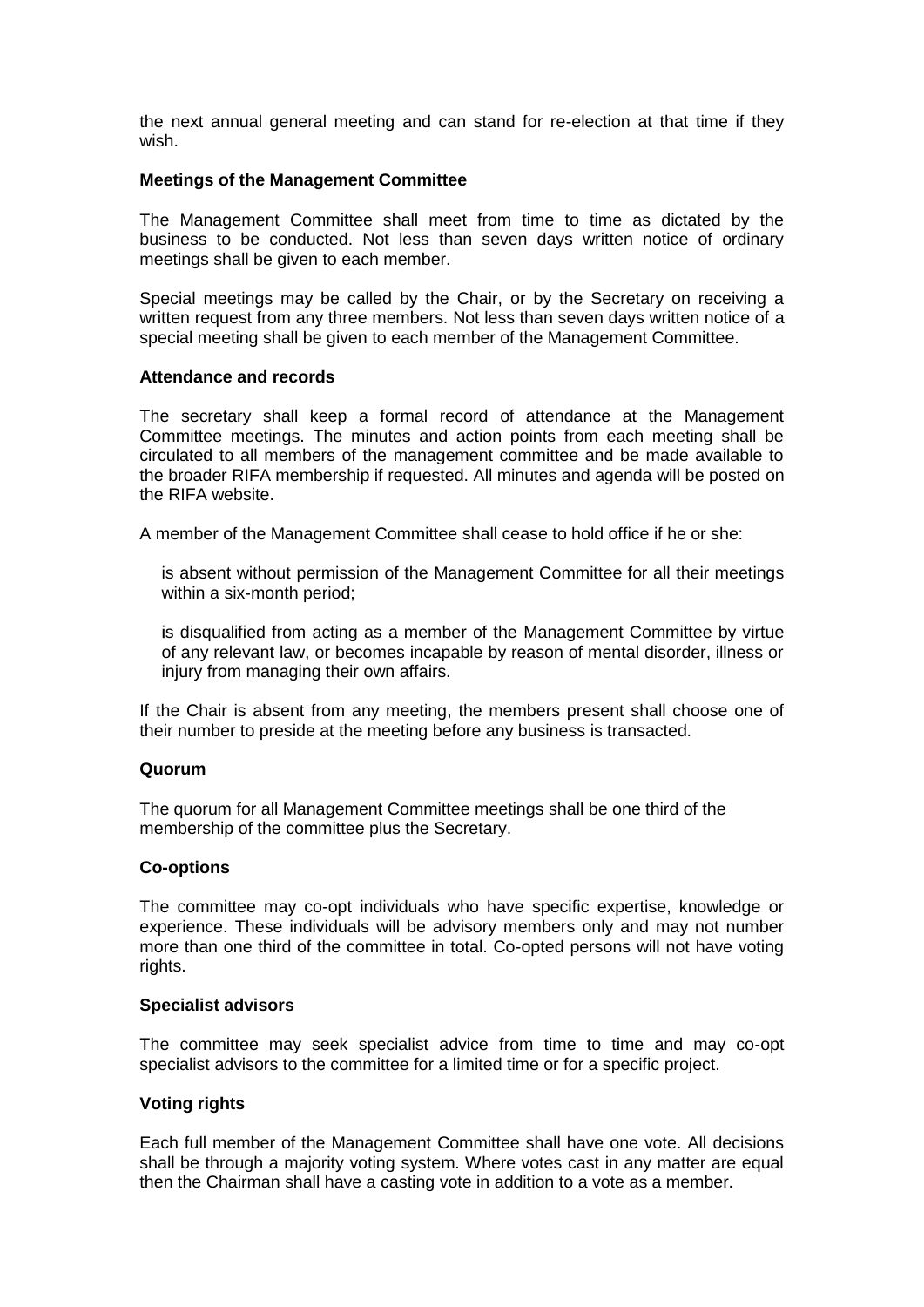## **Urgent matters**

Should urgent matters arise requiring a decision that cannot wait until the next Management Committee meeting then the Chair plus two delegated members of the Management Committee shall have the power to decide the matter providing that it is in line with the existing policy of RIFA. The matter shall be reported back in full to the next meeting of the Management Committee.

## **H. Working groups**

The Management Committee shall have the power to set up working groups or subcommittees to take forward the issues and projects arising from existing initiatives and the Business Plan.

The chair of such working groups or sub-committees will be an existing member of the Management Committee. The membership of each working group will be made up from members of the management committee and/or interested general RIFA members not on the committee, but who are committed to helping deliver the action plan work or who can contribute specialist skills, experience or knowledge.

## **I. Agendas and Minutes**

The agenda for meetings will be published at least one week in advance of any meeting of RIFA. All the meetings of RIFA will be minuted, or be noted, and these shall be placed in the public domain (for example on the web site or in paper form in the relevant Library of any member of RIFA).

#### **J. Accessibility to records and correspondence**

All correspondence and publications will be filed in a central place by the Secretary and be available for inspection at any reasonable time

#### **K. Openness**

Meetings of the membership will be open to all members of RIFA, and the press, and subject to the Chairman's discretion, all will have a right to comment and raise questions relevant to the agenda.

#### **L. Correspondence and Publications**

RIFA shall have its own headed paper and logo style. The Chairman and Secretary of the Management Committee or any working group or subcommittee will have the power of signature as directed by that group or committee

#### **M. Keeping financial records**

RIFA will need to access two sets of funds to achieve its aims.

#### **Revenue Costs (Running Costs)**

Revenue costs for RIFA itself including the costs of administration, office space and staff support will be met through subscriptions raised or by support in kind from member organisations or other grant giving bodies.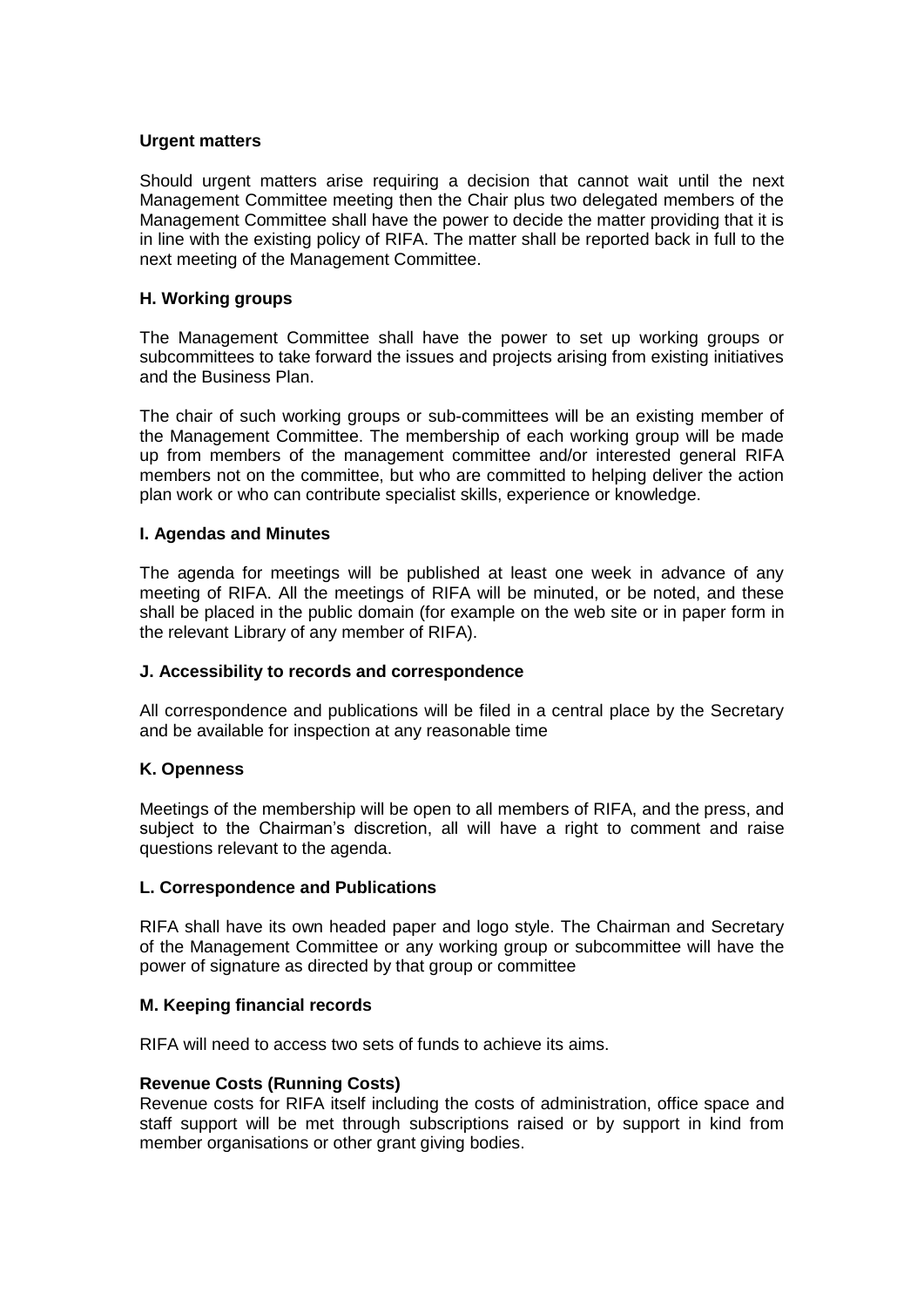## **Capital Costs and Project funds**

Capital Costs and Project funds are specific allocations from any source. It is recognised that in some cases the grant provider may request that RIFA holds and administers these funds and in those cases RIFA will hold the funds and administer them in accordance with its governance regulations. In cases where the provider insists the funds are held by a third party, then RIFA will request that such a third party as may be acceptable to the provider hold the funds on behalf of RIFA.

The Treasurer shall keep clear records of all financial transactions. These records shall be independently audited and presented for approval at the annual general meeting and a copy shall be sent to all Management Committee members.

A bank account shall be opened in the name of RIFA. Signatories to the bank account will be the Chair and Treasurer and two other nominated management committee members within authority levels defined at the Annual General Meeting. Cheques shall be signed by two signatories.

## **N. Changes to the constitution**

Changes to the constitution can only be made at an Annual General Meeting of the Membership and must be agreed by at least two thirds of the full membership present and voting. 21 days notice of proposed changes to the constitution must be given to the Membership prior to the meeting.

#### **O. Dissolution**

RIFA can only be dissolved by the decision of the full membership at a special general meeting expressly called for the purpose. A vote of two thirds of the RIFA membership present and voting at the meeting in favour of dissolution is required for RIFA to cease operating. Directions as to the disposal of any assets shall also be decided at this meeting with due consideration being given to a third party taking possession of these, except in the case of grants where monies or assets are given and where the grant giver has specified the course of action to take.